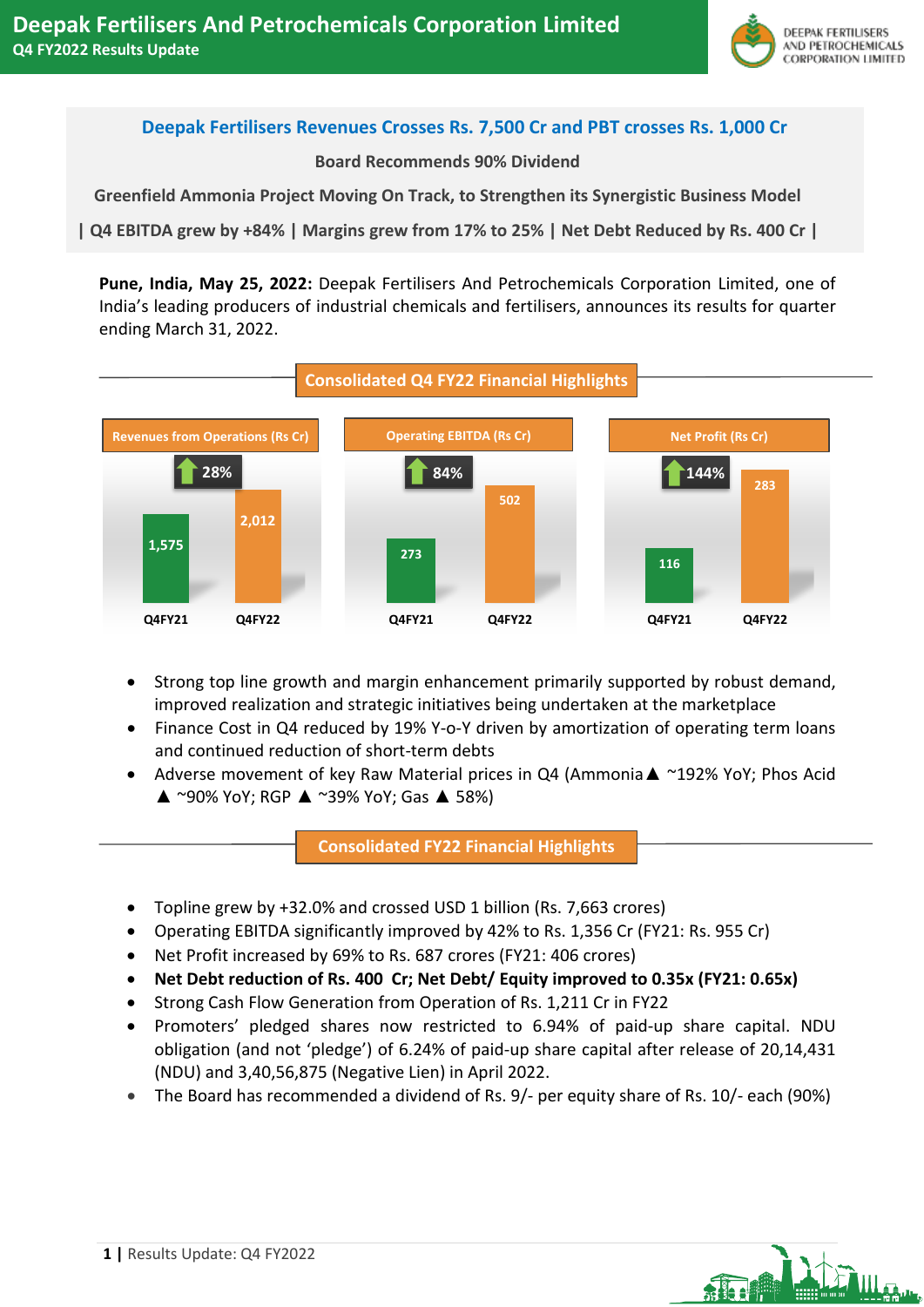

## **Chairman's Message**

## **Commenting on the performance, Mr. Sailesh C. Mehta, Chairman & Managing Director:**

*"On the back of strong financial performance in the first 9 month of the year, delivery of robust financial performance in Q4 underscored the unique advantage of integrated operations and diversified end user segments of our products.*

*Improved price realisation on the back of strong demand for our products and strategic initiatives taken at the marketplace allowed us to sustain our momentum despite steep increase in RM prices and disruption in supply chains of some of our RMs that affected our capacity utilisation in Q4.* 



*Despite operational challenges, businesses satisfactorily serviced the demands of our esteemed customers representing some of the critical sectors of the economy.* 

- *1. As part of the overall business transformational journey from 'product to solutions' and 'commodity to specialty', the following initiatives at the marketplace are noteworthy:* 
	- *a. TAN has planned several Total Cost of Ownership (TCO) and downstream productivity improvement projects with consumers in the Mining (Coal & Non-Coal) and Infrastructure sectors*
	- *b. TAN business has also forward integrated into high energy cartridge explosives which provide superior value as compared to the conventional explosives to the end-consumers*
	- *c. Croptek Sugarcane (Q4) and Croptek Cotton were launched on the back of successful Croptek Onion launch (Q3)*

#### *Going Forward:*

*Market Leadership in key product segments and strong demand outlook to strengthen business growth and profitability*

- *2. Mining Chemicals: Our focus remains on tracking the market & customer demand to maximize volumes through competitive offerings. Our focus is also to demonstrate and deliver value propositions of ANFO based explosives through our Technical Services*
- *3. Pharma / Speciality Chemicals: The Government of India's PLI schemes in solar and electronic industry is likely to improve demand for niche and specialty premium graded Nitric Acid. In a bid to cater to the changing demands in the market, IC business has been innovating and developing specialty grades of Nitric Acid and IPA for specific application segments.*
- *4. Fertilisers: DFPCL is focusing on increasing its Crop Specific Product Portfolio and market penetration of its Speciality Fertilisers*

*Furthermore, the Ammonia Project at Taloja (Maharashtra), which is adjacent to its downstream customer, is making strong progress and is well on track."*

## **Chemicals Review**

• Q4 FY22 Revenues increased by 72% to Rs. 1,500 Cr in Chemical segment comprising Mining Chemicals and Pharma / Speciality Chemicals. Segment Profit increased from Rs. 232 Cr in Q4FY21 to Rs. 524 Cr in Q4 FY22 (an increase of 126% Y-o-Y)

## • **Mining Chemicals:**

- $\circ$  Delivered a strong quarter; pricing of all products remained competitive on the back of strong demand. Margins in all segments (i.e. HDAN, AN Melt and LDAN) improved despite adverse impact of increasing Ammonia and Commodity costs.
- $\circ$  TAN production volume in Q4 was impacted mainly due to ammonia shortage.

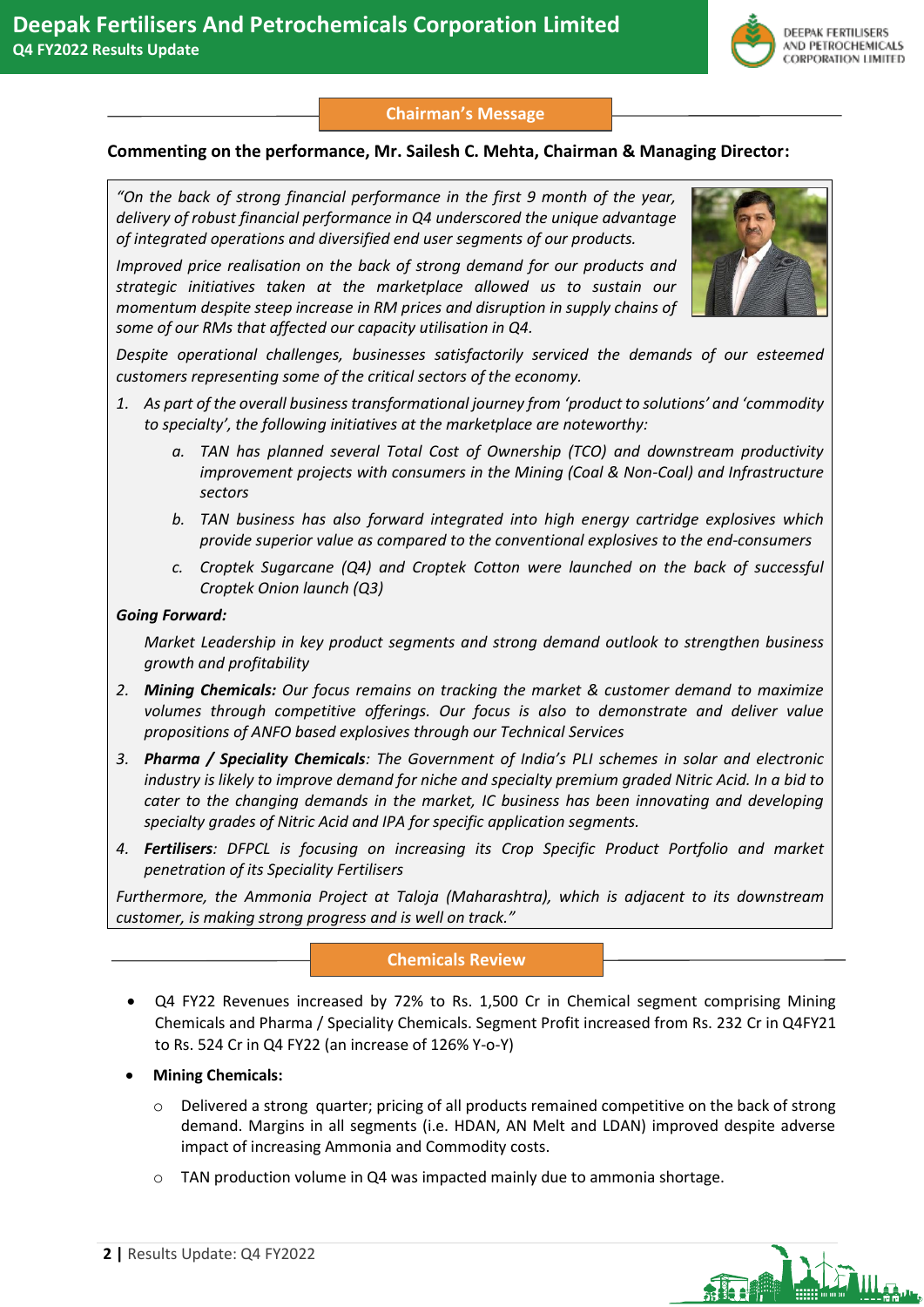

- o The Company has executed its first Total Cost of Ownership (TCO) project at a prestigious Infrastructure project of India. The Company partnered with a leading Mining Educational Institution as a 'Scientific Partner' for execution of this project.
- $\circ$  The Company has also forward integrated into high energy cartridge explosives which provide superior value as compared to the conventional explosives to the end-consumers, along with best-in-class technical services to drive downstream productivity benefits for the endconsumers.
- **Pharma / Speciality Chemicals:** 
	- o The robust demand for Nitric Acid due to improved consumption and enhanced prices of downstream products helped in realizing better prices and margins.
	- $\circ$  Increased demand from downstream sectors is supporting demand and healthy margins.
	- $\circ$  DNA production volumes were impacted due to ammonia shortage and temporary mechanical limitations.
	- $\circ$  IPA sales volumes increased by 66% Y-o-Y in Q4. RGP Prices continued to rise (39% Y-o-Y) which impacted the IPA margins.

## **Fertilisers Review**

- With steep increase in Raw Material prices such as Ammonia, Phosphoric Acid and MoP, the production cost of fertilizers have increased further in Q4. War situation in Russia and Ukraine led to further shortage of RM like MoP.
- Rising prices and shortage of availability of RMs impacted the ANP & NPK volumes in Q4. Appropriate subsidy enhancement for balanced NPK fertilisers from GOI awaited. Speciality Fertilisers segment continues to grow.
- Crop specific fertigation solutions launched under the brand 'Solutek', for grapes and tomato crops were highly accepted by farmers for improving their yield, produce quality and helping them get higher price in market.

## **Strategic Outlook**

- With increase in coal, steel and cement production, demand for explosives in the Mining & Infrastructure segments of the Indian economy is expected to grow, which will have a positive impact on the demand for all TAN Products
- Focus is also to demonstrate and deliver value propositions of ANFO based explosives through Technical Services
- Nitric Acid demand and prices are expected to remain strong owing to the diminishing availability of many down streams of Nitric Acid from China and resultant higher pricing
- IPA small packs demand both from Pharma and LR grade are expected to remain strong
- Our strategic efforts directed from Crop Specific product to farmer-focused marketing drive to benefit in expanding our market share and margins
- Weather forecasting agencies like IMD and Skymet are predicting normal for this year. With good commodity pricing for farmer produce. The Company is expecting a good Kharif season this year